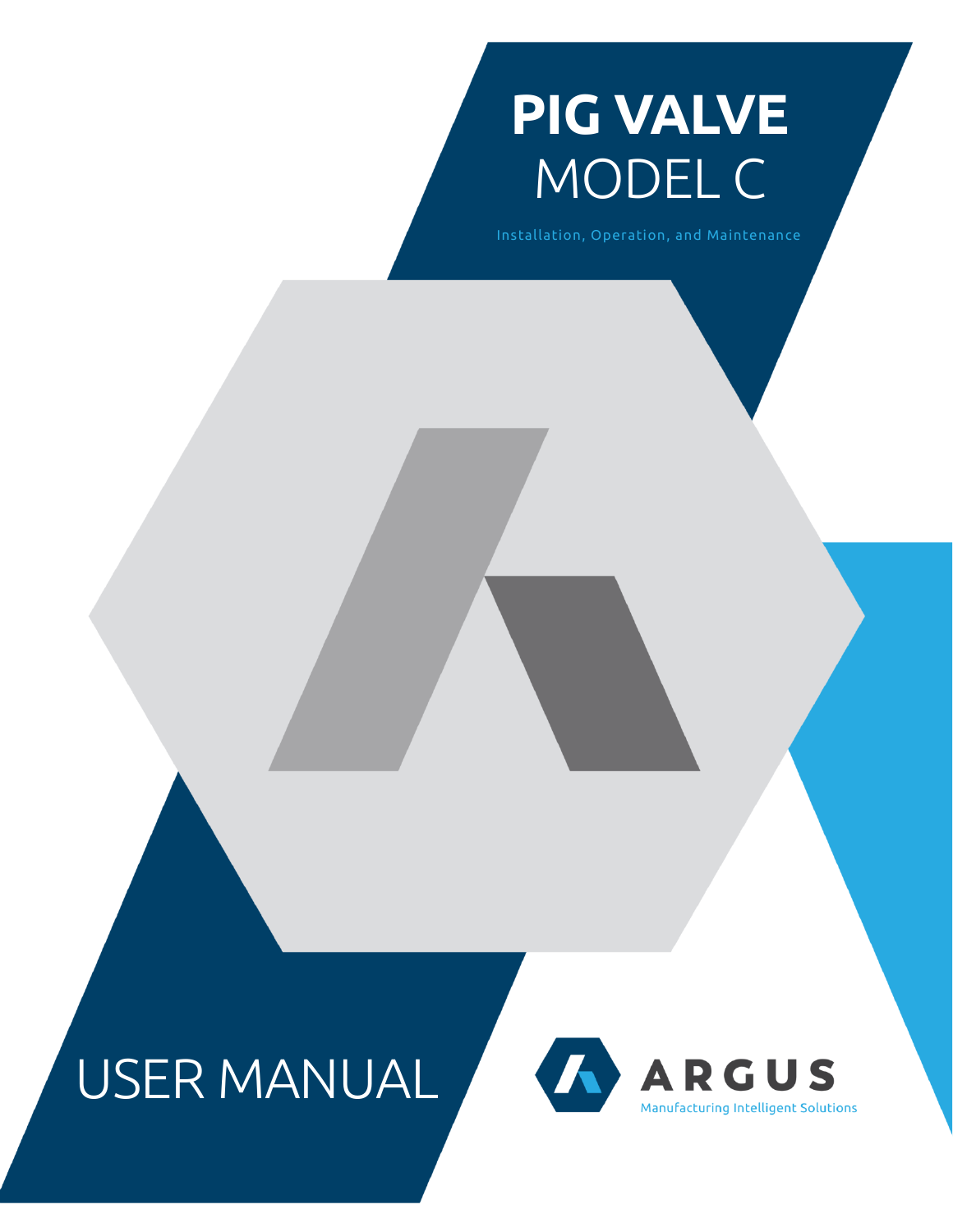## **Table of Contents**

| 1.0  |  |
|------|--|
| 2.0  |  |
| 3.0  |  |
| 4.0  |  |
| 5.0  |  |
| 5.1  |  |
| 5.2  |  |
| 6.0  |  |
| 6.1  |  |
| 6.2  |  |
| 6.3  |  |
| 7.0  |  |
| 7.1  |  |
| 7.2  |  |
| 7.3  |  |
| 7.4  |  |
| 8.0  |  |
| 9.0  |  |
| 9.1  |  |
| 9.2  |  |
| 9.3  |  |
| 9.4  |  |
| 9.5  |  |
| 9.6  |  |
| 10.0 |  |
| 11.0 |  |
| 11.1 |  |
| 11.2 |  |
| 11.3 |  |
|      |  |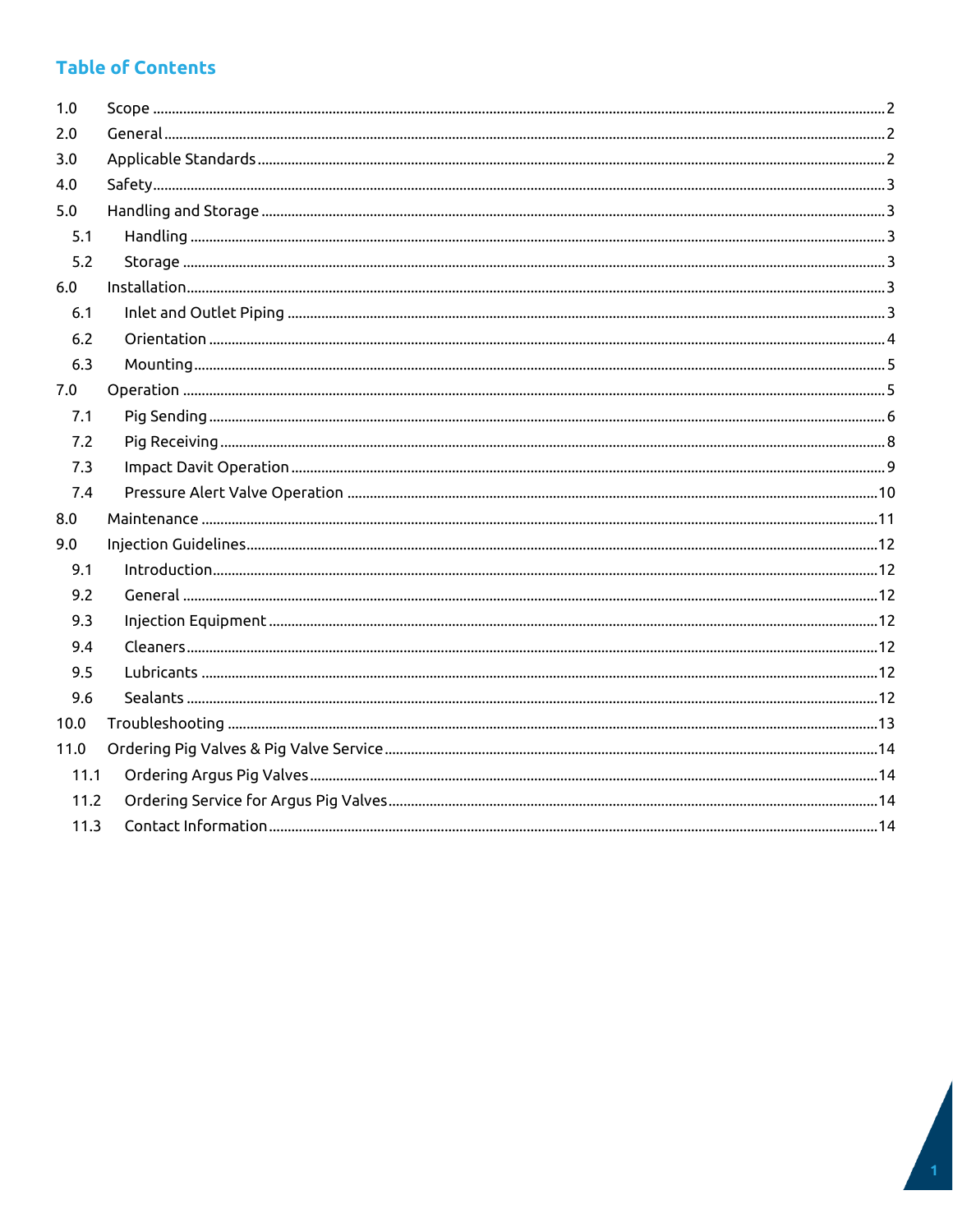## **PIG VALVE** MODEL C

## <span id="page-2-0"></span>**1.0 Scope**

Argus manufactures pig ball valves (Pig Valves) with threaded and/or flanged connections. This manual covers the installation, operation, and maintenance of Argus Model C Pig Valves.

### <span id="page-2-1"></span>**2.0 General**

Installation, operation, and maintenance of Pig Valves shall comply with the procedures as described in this manual.

The Pig Valve is a double block and bleed valve which allows pigs to be inserted and removed, providing a safe and convenient alternative to the traditional method of pigging operations (with valves, tees, and traps). This is made possible by having independent upstream and downstream seats which isolate the body cavity from the upstream and downstream pressures when the valve is "CLOSED". An entry plug located at the top of the Pig Valve main body allows pigs to be inserted into and removed from the flow line when the valve is in the closed position.

The standard Argus Pig Valve is designed for:

- Operating temperature range of -50 ºF (-46 ºC) to +250 ºF (+121 ºC).
- Sweet and sour service.
- Sending and receiving "Bullet", "Scraper", and "Spherical" type pigs.

## <span id="page-2-2"></span>**3.0 Applicable Standards**

The Pig Valve has been designed to meet the requirements of the following applicable standards:

- API 6D/ISO 14313†‡
- API 598
- NACE MR0175
- ASME B16.5, B16.34, B31.3, & Section VIII
- MSS SP-25

† Face to face dimensions meet API 6D specifications unless otherwise indicated (see "TB-PV-008" for details).

‡ Pig Valves with a "Left to Right" flow direction are in full compliance with API 6D and are marked with the API 6D Monogram. Pig Valves with a "Right to Left" flow direction are not marked with the API Monogram. Although these valves meet all other design requirements of API 6D, the "Right to Left" close direction is counterclockwise which does not meet the *clockwise to close* requirement specified in API 6D.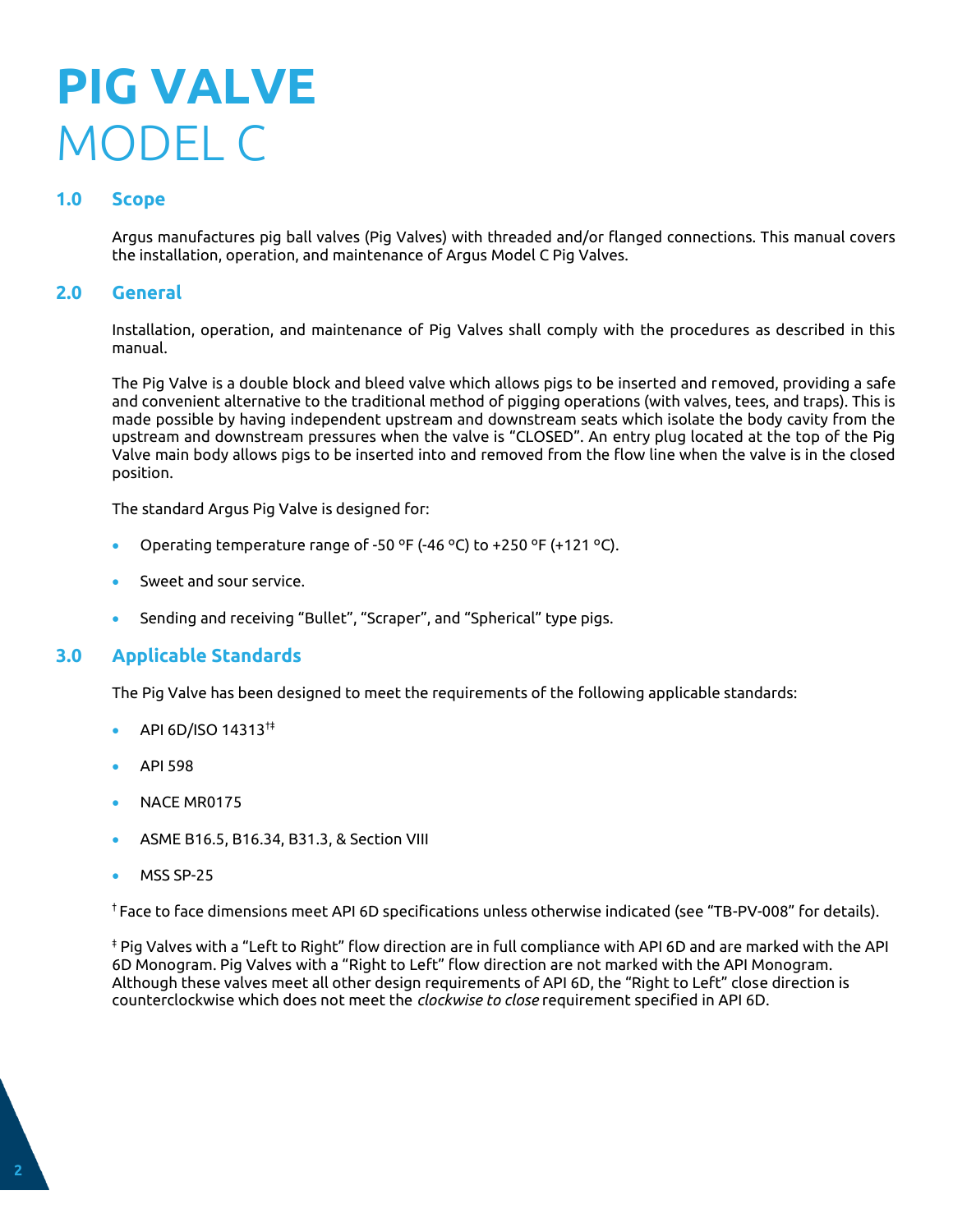## <span id="page-3-0"></span>**4.0 Safety**

Many routine procedures are potentially hazardous if executed incorrectly or in unsafe conditions, particularly when toxic/flammable product is present. Caution must also be exercised when high temperature and/or pressure exist in the system. The routine of sending a pig and receiving a pig, while not complex, requires prudence to prevent personal injury and/or damage to the equipment. The procedures detailed in this manual must be followed closely.

Other precautions that must be observed are listed below:

- Pig Valves MUST be suitable for the service conditions.
- Always follow government and site safety regulations.
- Use appropriate safety equipment and clothing, including eye protection, when operating the Pig Valve.
- Stand clear when bleeding down the main body cavity and removing the entry plug, to prevent exposure to spray, splatter, or spillage of any hazardous media which may be contained inside the valve.
- Always use Argus O.E.M. parts for service and repair.
- Never strike the Pig Valve or attached equipment (except for hammer lug style entry plugs).
- All accessories attached to the Pig Valve MUST be suitable for the service conditions.
- Never install or remove accessories from a Pig Valve that is under pressure.

## <span id="page-3-2"></span><span id="page-3-1"></span>**5.0 Handling and Storage**

- **5.1 Handling**
	- Do not lift the Pig Valve by any part of the gear operator, impact davit or any other accessories attached to the Pig Valve.
	- Pig Valves, either crated or uncrated, should never be subjected to sharp impact. Specifically, the Pig Valve must not be bumped or dropped during installation.

#### <span id="page-3-3"></span>**5.2 Storage**

- Pig Valves should be stored in a clean dry environment and should be left on shipping pallets or in original packaging prior to installation.
- All flange protectors should remain in place until installation of the Pig Valve.
- Pig Valves should be stored in the "FULLY OPEN" position (prevents damage to ball).

#### <span id="page-3-5"></span><span id="page-3-4"></span>**6.0 Installation**

#### **6.1 Inlet and Outlet Piping**

- Ensure the Pig Valve connections match (see nameplate on Pig Valve) the nominal size and pressure rating of the inlet and outlet piping connections (e.g. 4" 150 ASME Class RF flanged connection).
- It is the responsibility of the piping designer to address vibration, thermal effects, line stresses, supports or any other factors that may occur due to field conditions. They shall also determine if a by-pass line is necessary to prevent pressure build-up of the flow line during the pigging operation.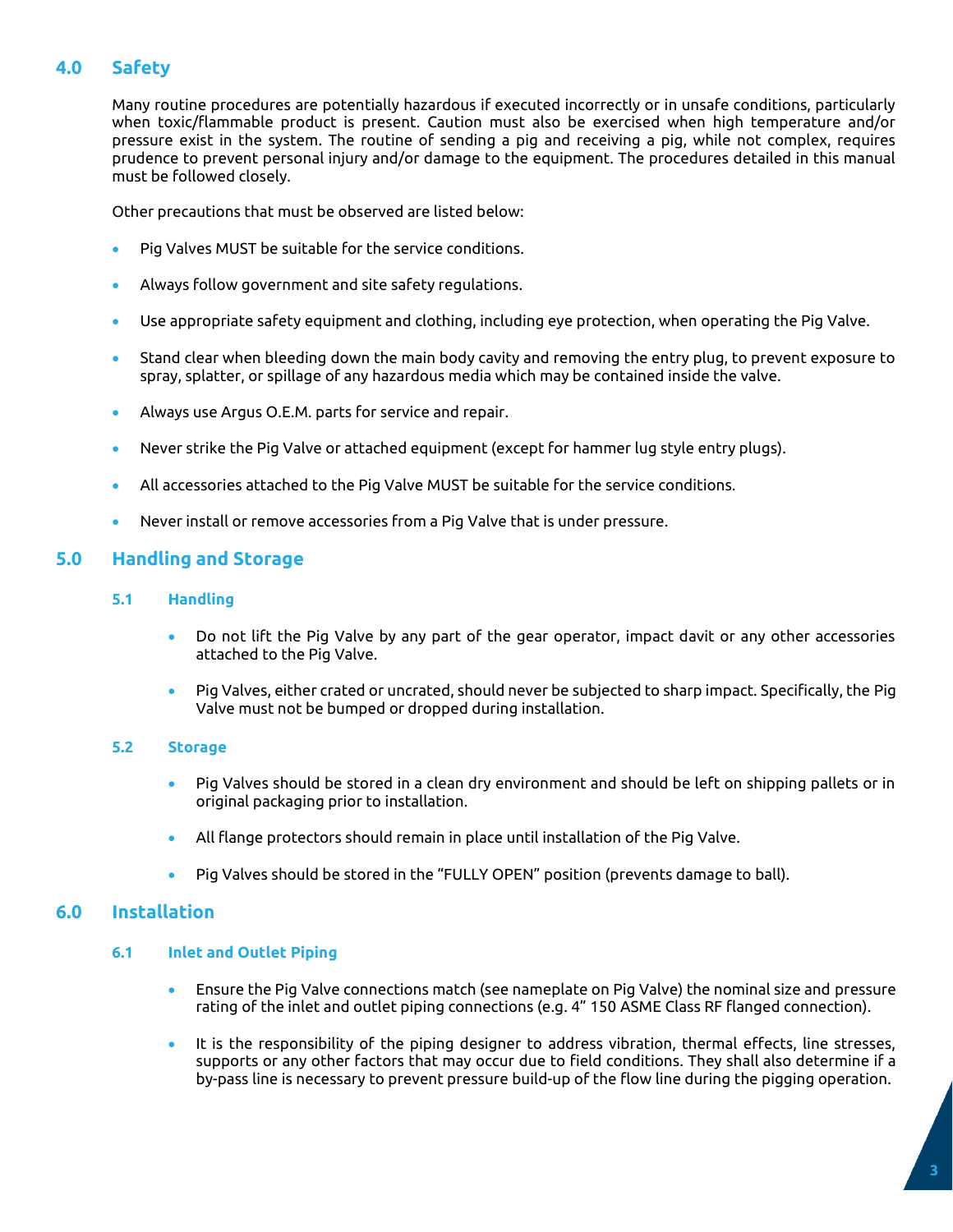• The inlet and outlet piping connections shall be aligned in such a manner to minimize additional stresses due to Pig Valve installation.

#### <span id="page-4-0"></span>**6.2 Orientation**



**Figure 1: Pig Valve Orientation**

- Pig Valves can be installed with the entry plug facing either upward or to the side with the flow being horizontal. It is RECOMMENDED to install the Pig Valve with the entry plug facing upward to avoid spillage of media during the insertion and removal of pigs. Also, the entry plug is easier to handle when installed in the vertical position.
- Pig Valve models equipped with the Argus "Multi-Pig Launcher" (see "TB-ML-002" technical bulletin) or "impact davit" (see "Impact Davit Operation"), MUST be installed with the "Multi-Pig Launcher" or "impact davit" facing upward.
- Flow direction is indicated on the Pig Valve nameplate beside "FLOW". When marked L←R flow is from the right side to the left side of Pig Valve. When marked L→R flow is from the left side to the right side of Pig valve.
- Note: Pig Valve "Launcher type" (Launcher) if equipped with an optional tailpiece stopper MUST be installed with the tailpiece stopper in the upstream tailpiece. Pig Valve "receiver type" (Receiver) MUST have the tailpiece stopper installed in the downstream tailpiece. Consult factory for nonstandard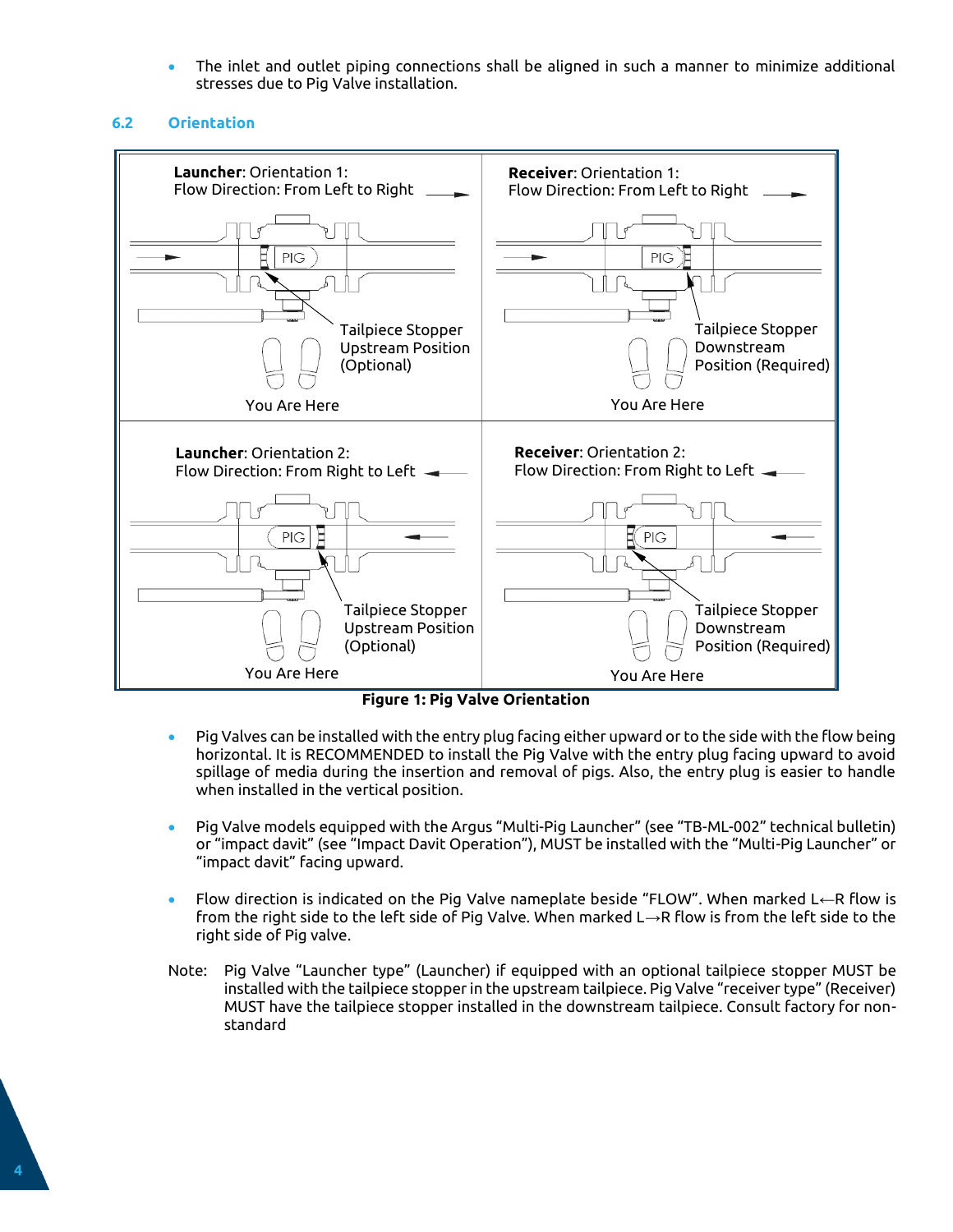#### <span id="page-5-0"></span>**6.3 Mounting**

- Prior to installation and once the flange protectors have been removed the Pig Valve should be inspected both inside for foreign materials and outside for signs of tampering or damage.
- All sealing surfaces MUST be free of foreign material and damage.
- Allow sufficient workspace around the Pig Valve for accessibility to allow for proper servicing and/or removal.
- Pig Valve MUST be installed in the "FULLY OPEN" position.
- Ensure that at least one of the accessory ports in the Pig Valve has been equipped with a bleed valve (see Figure 2).
- All flange studs and nuts must be tightened as recommended by industry standards. Injection Fitting<br>(Rotated 135°



\*Locations for bleed valve, gauge, or other accessories.

#### **Figure 2: Argus Pig Valve Model C**

## <span id="page-5-1"></span>**7.0 Operation**

In the following section on Pig Valve operation (refer to Figure 3 – 5), it is assumed that the orientation of the Pig Valve is such that the rotating stem/gear operator is facing the field technician and the flow is "left to right" for pig sending and receiving.

#### **Caution:**

- Do NOT leave the Pig Valve in a partially open position as this may damage the seats.
- Before closing the Pig Valve, the pipeline must be cleaned to purge all foreign materials which may cause damage to the ball and/or ball seats (typical for new or repaired pipelines).
- Pigs must not exceed Argus maximum recommended dimensions (see "TB-PV-001" technical bulletin).
- Steel brush style pigs are NOT recommended. The wires may scratch the seat and/or ball sealing surfaces or come loose and wedge between the seat and ball.
- Use Argus Pig Valve wrench to operate the Pig Valve. Other types of wrenches may damage rotating stem.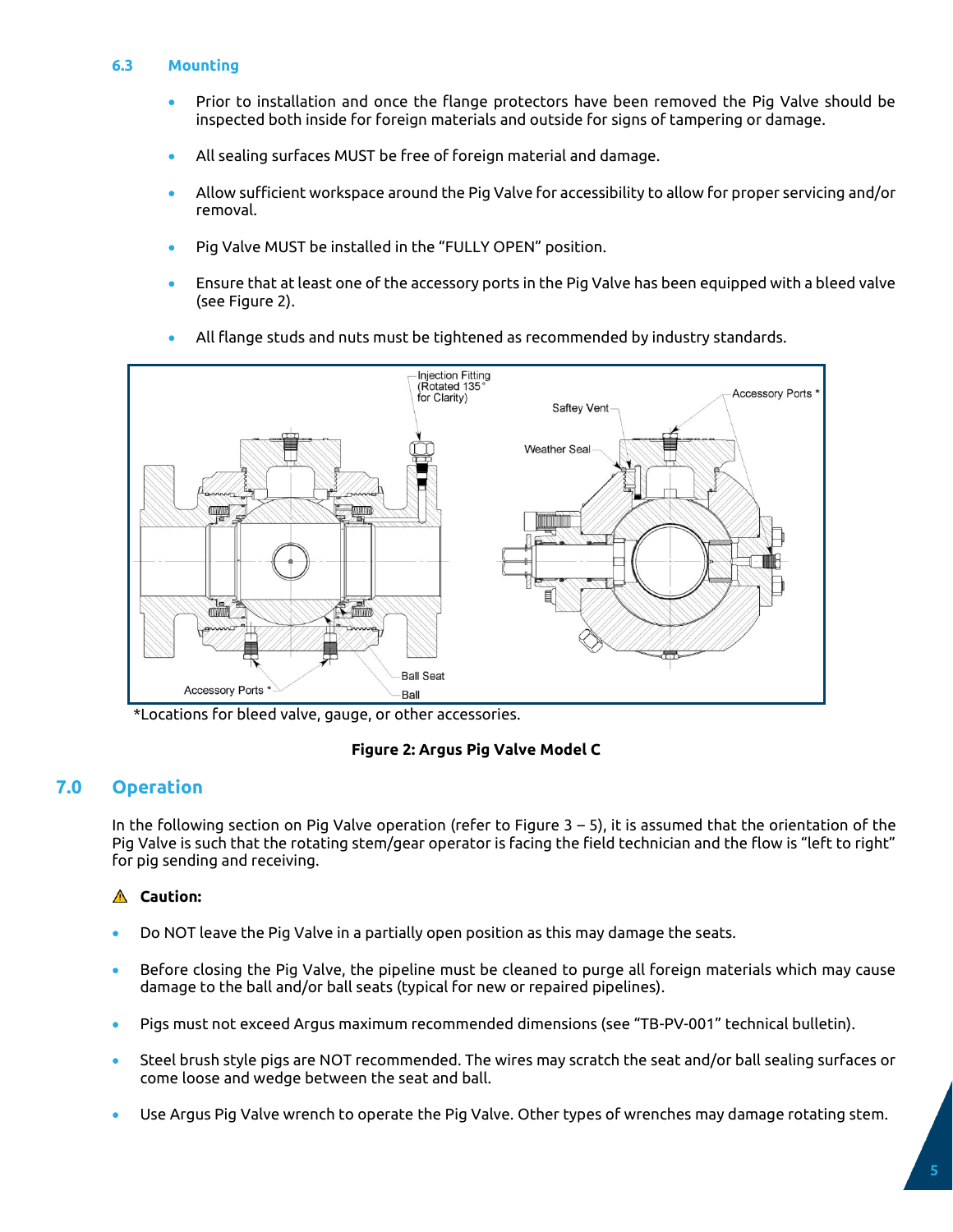#### <span id="page-6-0"></span>**7.1 Pig Sending**

- 1. Open the by-pass valve (if present).
- 2. Close the Pig Valve (clockwise when flow is L→R and counterclockwise when flow is L←R). The flow indicator on the rotating stem MUST be at a right angle to the flow line. If the Pig Valve is equipped with a gear operator, the "indicator" on the hub MUST read "CLOSED".
- 3. Slowly open vent/drain valve, venting pressure and draining fluid from Pig Valve main body cavity.
- 4. Slowly loosen entry plug (refer to Figure 3 to determine style of entry plug) by rotating counterclockwise using a "non-spark mallet", "wrench" or "impact davit". Observe the safety vent area (covered by the weather seal) at the top of the threads on entry plug (see Figure 2). If there is any media flowing from this area when the entry plug is being loosened, immediately re-tighten entry plug. Repeat steps 3 and 4. If unable to bleed all pressure from body cavity refer to the "Troubleshooting" section in this manual.
- **Warning:** Do NOT loosen entry plug more than one-half turn until certain there is no leakage from the vent area. Failure to follow these instructions may result in serious injury or fatality.
- 5. Remove the entry plug.
- **Caution:** It is important to prevent any foreign material from entering the Pig Valve main body cavity when entry plug is removed. Ensure the entry plug stays clean and free of damage when removed from Pig Valve.
- 6. Insert pig into the Pig Valve. Bullet type pigs MUST be inserted nose down.
- 7. Before installing the entry plug, check that the sealing area and threads on both the entry plug and main body are free of foreign material and burrs. Make sure the o-ring in the entry plug is not damaged (replace as required).
- 8. Install entry plug.
- **Caution:** Do NOT over-tighten the entry plug. Excessive tightening (hammering after entry plug has stopped rotating) can cause damage to the entry plug and/or the main body.
- 9. Close all vent and drain valves.
- 10. Equalize cavity pressure with the pressure equalizing valve (if present).
- 11. Open the Pig Valve to send pig into the flow line.
- 12. Close the by-pass valve (if present).
- Note: When equipped with a by-pass line, the by-pass shut-off valve may need to be closed prior to opening the Pig Valve and sending the pig. This will help build up sufficient pressure upstream of the pig to push it into the downstream piping. The extent of line contamination and the interference fit between the pig and flow line will determine whether this is necessary.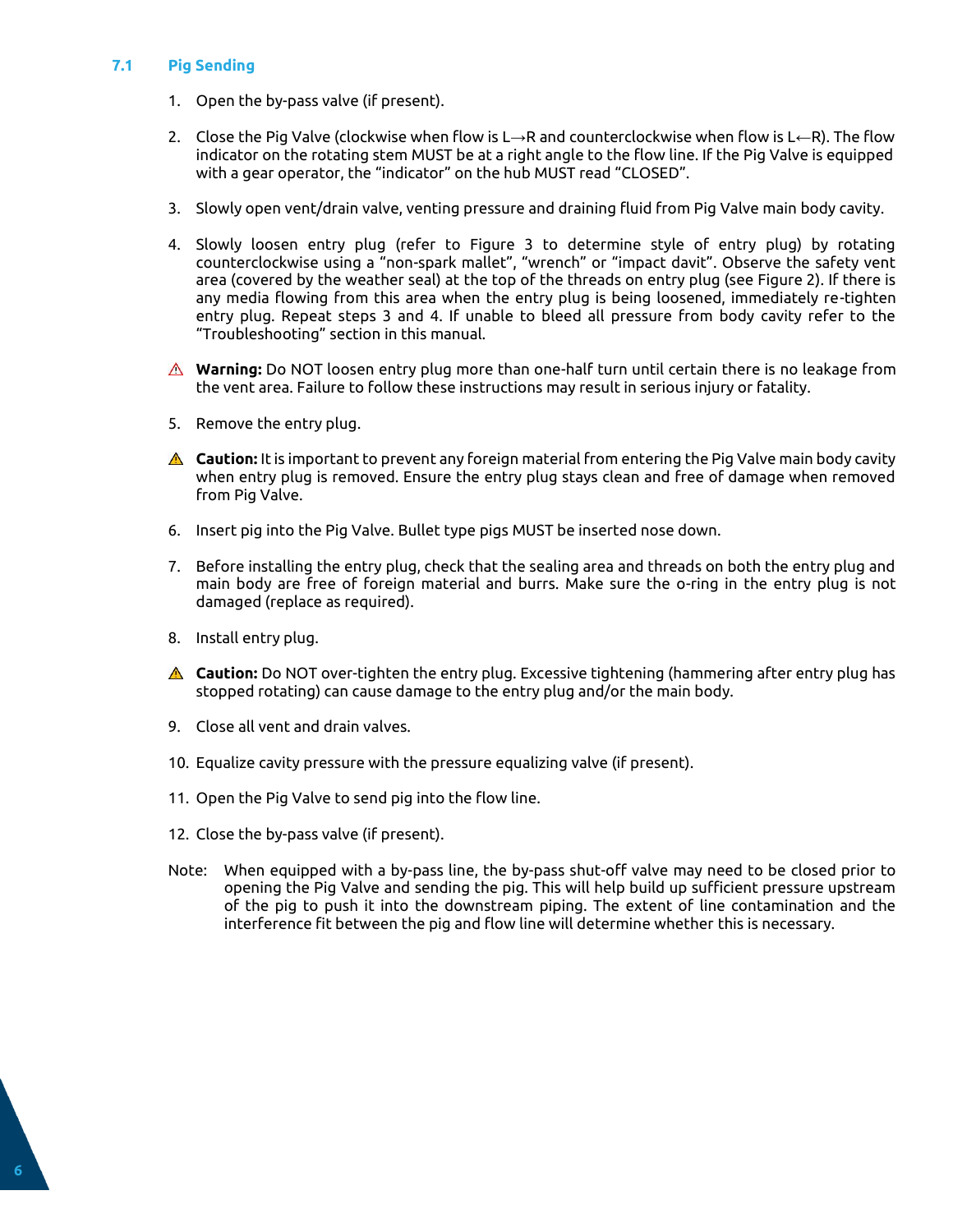





**Figure 4: Pig Valve Model C (Top View)**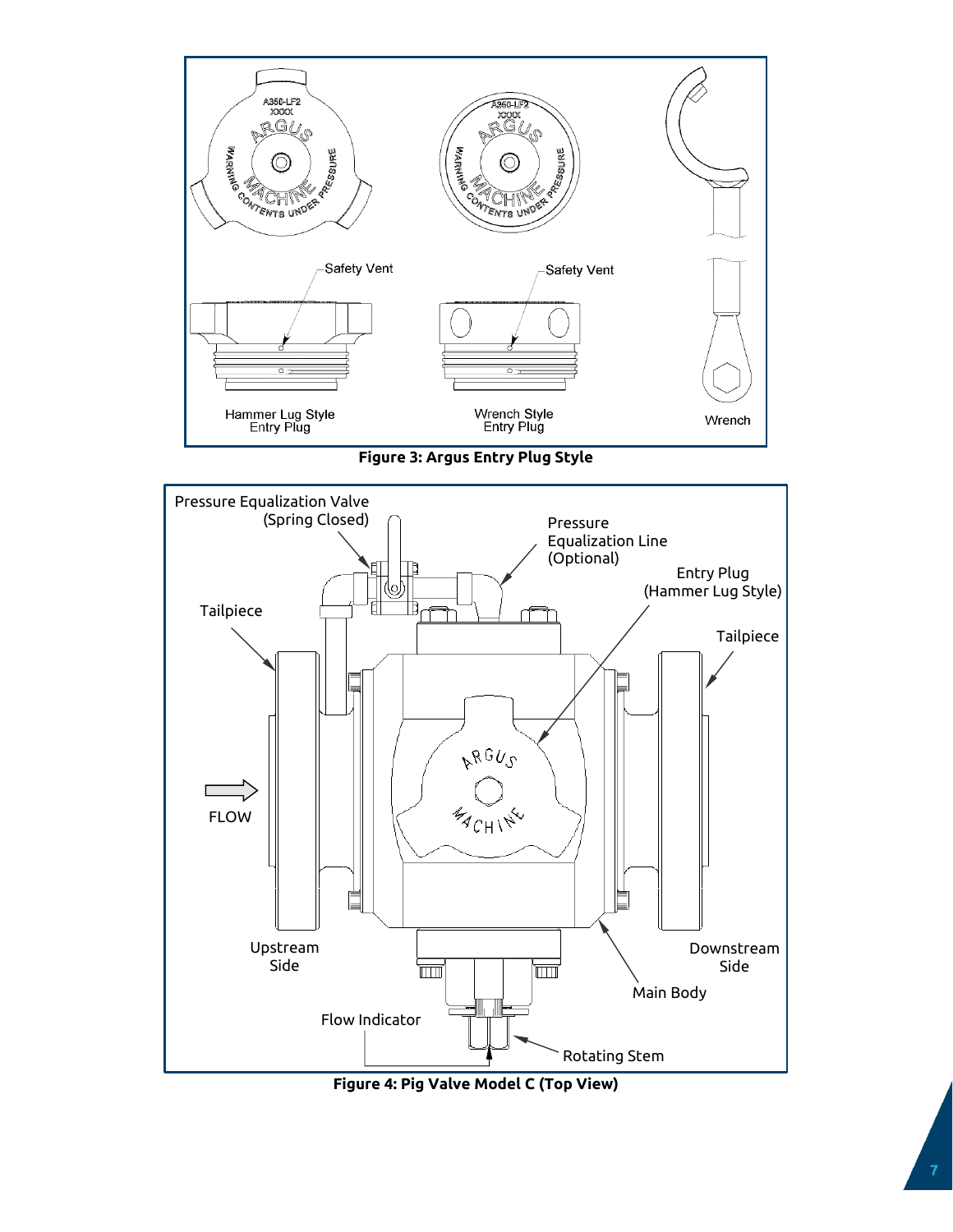

**Figure 5: Pig Valve c/w Impact Davit & Gear Operator**

#### <span id="page-8-0"></span>**7.2 Pig Receiving**

- 1. Once the pig has reached the Pig Valve, open the by-pass valve (if present).
- 2. Close the Pig Valve (clockwise when flow is L→R and counterclockwise when flow is L←R). The flow indicator on the rotating stem MUST be at a right angle to the flow line. If the Pig Valve is equipped with a gear operator, the "indicator" on the hub MUST read "CLOSED".
- 3. Slowly open vent/drain valve, venting pressure and draining fluid from the Pig Valve main body cavity.
- 4. Slowly loosen the entry plug (refer to Figure 3 to determine style of the entry plug) by rotating counterclockwise using a "non-spark mallet", "wrench" or "impact davit". Observe the safety vent area (covered by the weather seal) at the top of the threads on the entry plug (see Figure 2). If there is any media flowing from this area when the entry plug is being loosened, immediately re-tighten the entry plug. Repeat steps 3 and 4. If unable to bleed all pressure from body cavity refer to the "Troubleshooting" section in this manual.
- **Warning:** Do NOT loosen entry plug more than one-half turn until certain there is no leakage from the vent area. Failure to follow these instructions may result in serious injury or fatality.
- 5. Remove the entry plug.
- **Caution:** It is important to prevent any foreign material from entering the Pig Valve main body cavity when the entry plug is removed. Ensure the entry plug stays clean and free of damage when removed from the Pig Valve.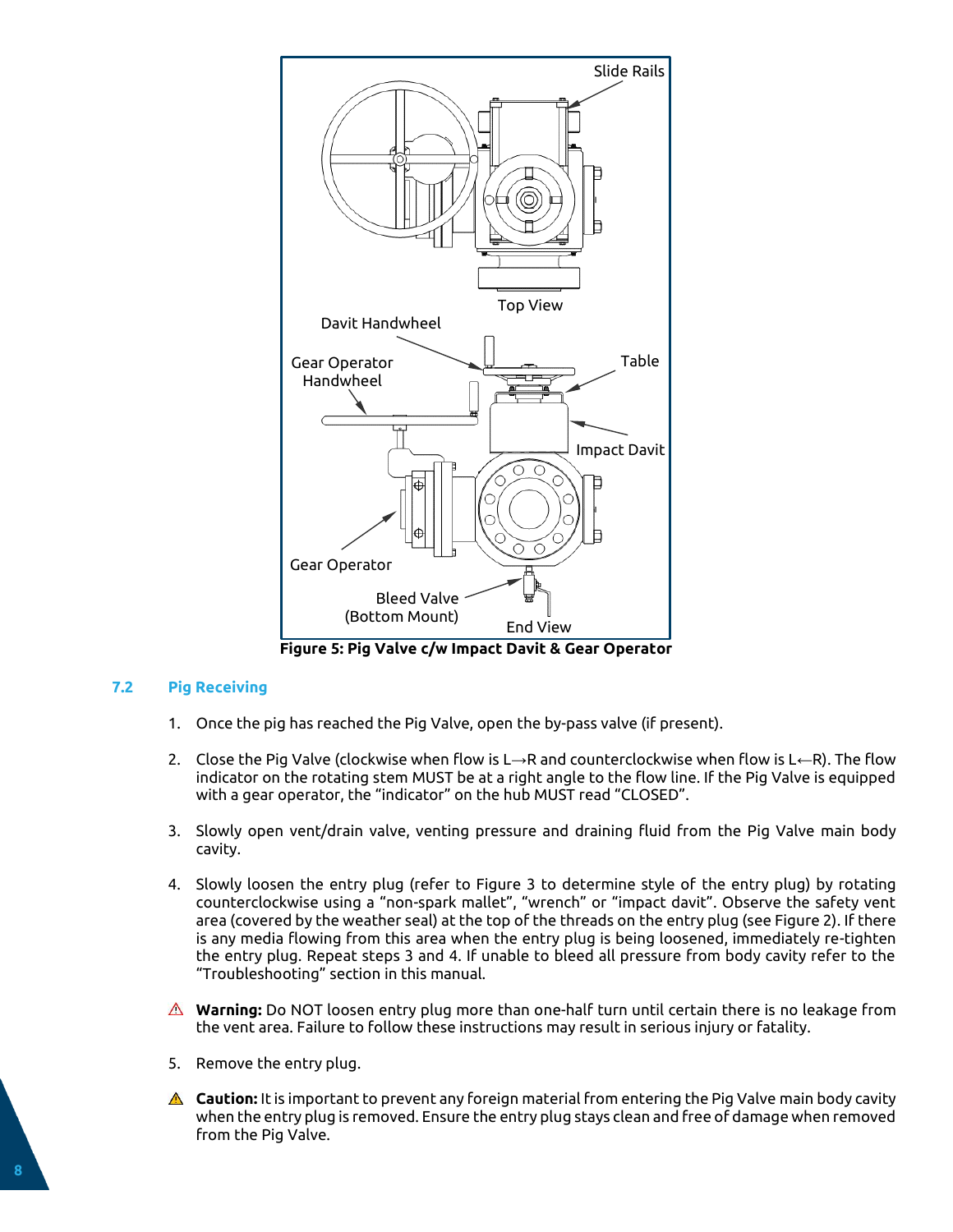- 6. Remove the pig from the Pig Valve.
- **Warning:** Should the pig be difficult to remove, do NOT use excessive side force. This may result in damage to the pig, entry plug seal area, and/or ball. More importantly, it may shift the ball causing leakage across the ball seat releasing hazardous media. Pull the pig directly out of the Pig Valve without working it from side to side. Failure to follow these instructions may result in serious injury or fatality.
- 7. Before installing the entry plug, check that the sealing area and threads on both the entry plug and main body are free of foreign material and burrs. Make sure the o-ring in the entry plug is not damaged (replace as required).
- 8. Install the entry plug.
- **Caution:** Do NOT over-tighten the entry plug. Excessive tightening (hammering after entry plug has stopped rotating) can cause damage to the entry plug and/or the main body.
- 9. Close all vent/drain valves.
- 10. Equalize cavity pressure with the pressure equalizing valve (if present).
- 11. Open the Pig Valve.
- 12. Close the by-pass valve (if present).

#### <span id="page-9-0"></span>**7.3 Impact Davit Operation**

This section applies to only those Pig Valves equipped with an optional impact davit used for removal of entry plug. Refer to Figure 5.

- **Caution:** Disassembly and swapping of impact davits may cause malfunction and/or damage to the equipment. If disassembly or repair is required consult the factory for procedures.
- 1. With the Pig Valve closed and the pressure vented off, rotate impact davit handwheel clockwise until all "free play" in the stem is gone (approximately one-quarter turn).
- 2. Quickly and firmly, swing impact davit handwheel counterclockwise creating a hammering effect on the entry plug. This will loosen the entry plug a small amount. Repeat until the entry plug is loose (approximately 3 to 5 times).
- **Warning:** Do NOT loosen the entry plug more than one-half turn until certain there is no leakage from the vent area. Failure to follow these instructions may result in serious injury or fatality.
- 3. Once the entry plug is loose, the impact davit handwheel can be turned counterclockwise continuously until the entry plug lifts out of the main body and reaches the top of its travel.
- 4. Slide table (with entry plug attached) to the opposite end of slide rails to expose the Pig Valve main body cavity.
- **Caution:** Make sure that no part of the entry plug strikes the Pig Valve or impact davit assembly.
- 5. Insert the pig into the ball if "pig sending". Remove the pig from the ball if "pig receiving".
- 6. Ensure that the sealing area and threads on both the entry plug and main body are free of foreign material and burrs. Make sure the o-ring in the entry plug is not damaged (replace as required).
- 7. Slide the table (with entry plug attached) back over the entry plug opening.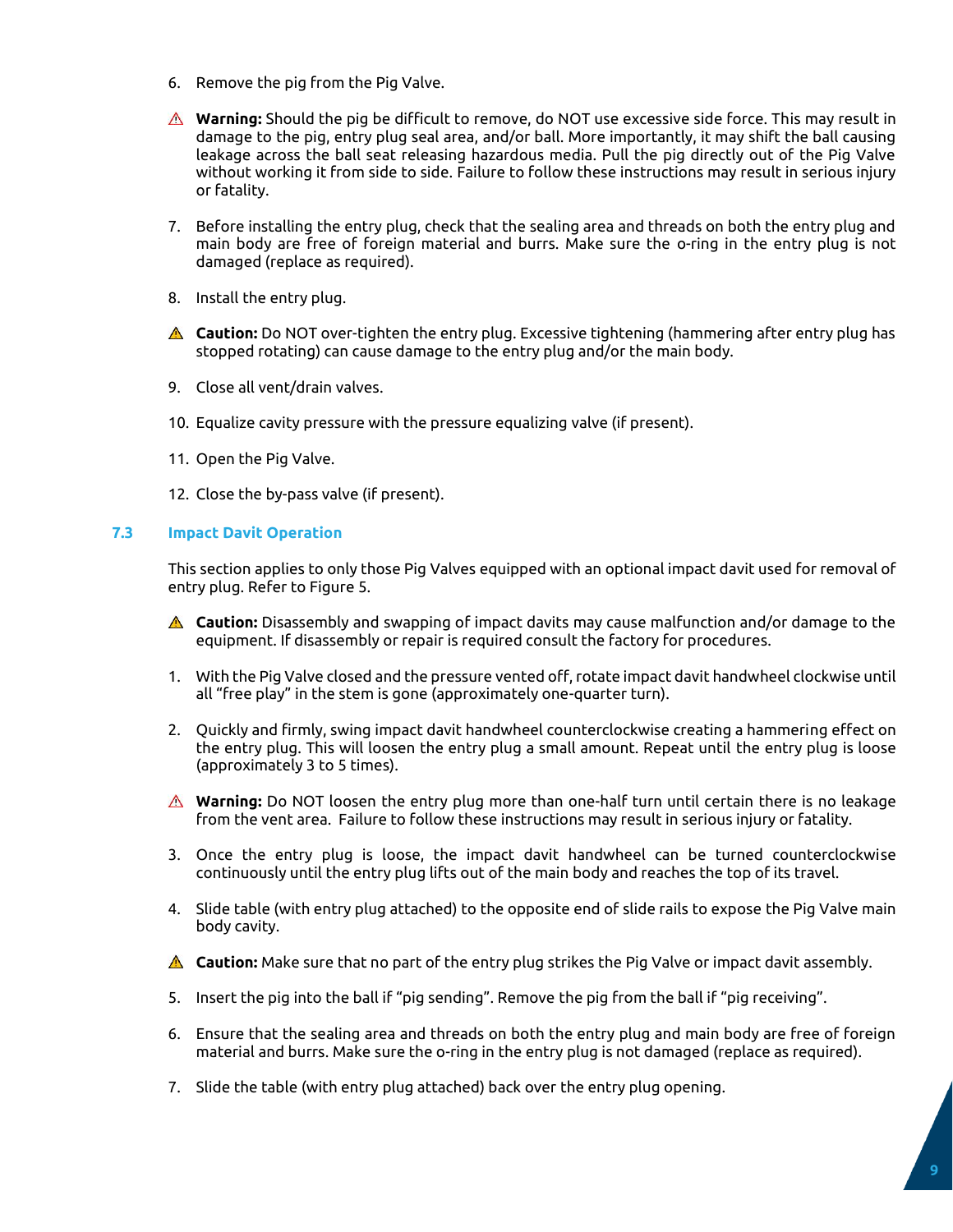- 8. Rotate the impact davit handwheel clockwise, lowering the entry plug and continue turning the impact davit handwheel until the entry plug is seated metal to metal in the Pig Valve main body.
- **Caution:** Ensure first thread on the entry plug engages freely before proceeding. If first thread does not engage freely back the entry plug off and inspect threads for damage or contamination (clean or repair threads as required).
- 9. Rotate the impact davit handwheel counterclockwise until all "free play" in stem is gone (approximately one-quarter turn).
- 10. Quickly and firmly, swing the impact davit handwheel clockwise to drive the entry plug closed. Repeat steps 9 & 10 making certain that the entry plug is seated (approximately 3 to 5 times).
- **Caution:** Do NOT over-tighten the entry plug. Excessive tightening (hammering after entry plug has stopped rotating) can cause damage to the entry plug and/or the main body.

#### <span id="page-10-0"></span>**7.4 Pressure Alert Valve Operation**

This section applies to only those Argus Pig Valves equipped with a Pressure Alert Valve (PAV) (optional on Pig Valves with wrench style entry plugs) for an additional feature to alert cavity pressure. Refer to Figure 6.

- 1. With the Pig Valve closed and the cavity pressure vented, proceed to unscrew PAV stem.
- **Warning:** Do NOT remove pressure alert valve stem if there is pressure present while unthreading. Failure to follow these instructions may result in serious injury or fatality.

Note: The pressure alert valve is not intended to be used to vent cavity pressure.

- 2. Once the stem is removed from the PAV body, place it and the chain on top of the entry plug to ensure it will not catch on anything while unscrewing the entry plug.
- **A** Warning: Do not cut or break chain off from the entry plug because it will render this safety device useless. Failure to follow these instructions may result in serious injury or fatality.
- 3. Slowly loosen the entry plug (refer to Figure 3 to determine style of entry plug) by rotating counterclockwise using the supplied entry plug wrench. Observe the safety vent area (covered by the weather seal) at the top of the threads on entry plug (see Figure 2). If there is any media flowing from this area when the entry plug is being loosened, immediately re-tighten entry plug. Slowly open vent/drain valve to vent pressure and draining fluid from the Pig Valve main body cavity. If unable to vent all pressure from the body cavity refer to the "Troubleshooting" section in this manual.

#### **Warning:**

- Do NOT loosen entry plug more than one-half turn until certain there is no leakage from the vent area. Failure to follow these instructions may result in serious injury or fatality.
- Be sure that while using entry plug wrench not to disturb the pressure alert valve that protrudes from the valve body. Failure to follow these instructions may result in serious injury or fatality.
- 4. For pig sending refer to section 7.1 steps 5 to 10 and for pig receiving refer to section 7.2 steps 5 to 10.
- 5. Reattach stem and chain by threading clockwise into body of the PAV.
- 6. If pig sending, open the Pig Valve to send pig into the flow line.
- 7. If receiving, open the Pig Valve.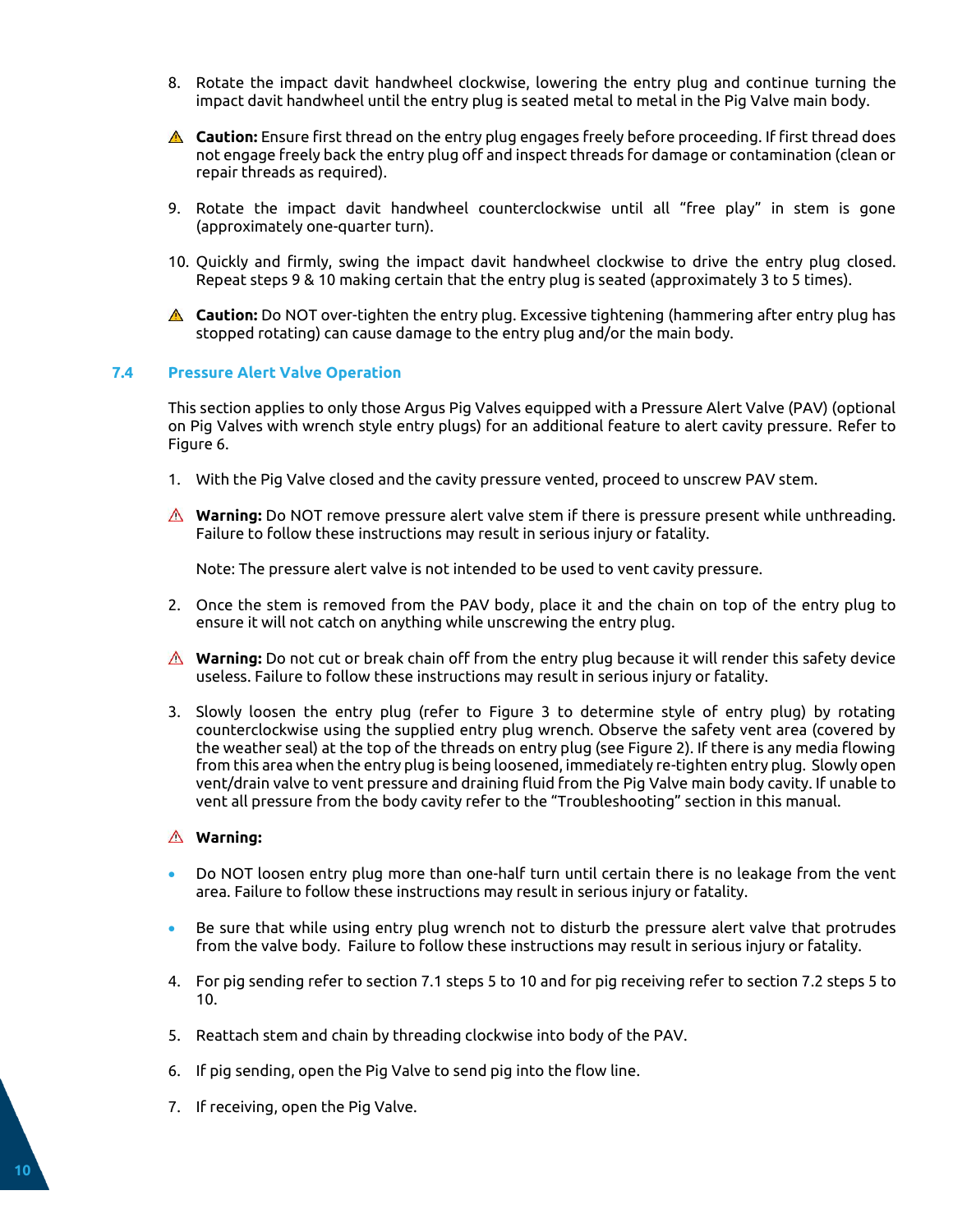8. Close the by-pass valve (if present).



**Figure 6: Pig Valve c/w Pressure Alert Valve**

### <span id="page-11-0"></span>**8.0 Maintenance**

- 1. In climates where the flow line experiences freezing temperatures, drain any water or other media (which may solidify) from the Pig Valve thru the accessory ports on the bottom of the main body.
- **Caution:** Media left in the Pig Valve that is susceptible to freezing may damage the Pig Valve.
- 2. Lubricant can be injected into the Pig Valve to potentially increase the service life and reduce operating torque (see Section 9.0 Injection Guidelines). As part of a preventative maintenance program, it is recommended to lubricate the Pig Valve based on the frequency of operation and severity of service. The following are only guidelines as the required lubrication frequency is highly depended on the operation conditions:
	- a. Lubricate the valve once every 30 cycles or once every two months, whichever comes first.
	- b. Lubricate the valve whenever there is a noticeable increase in operating torque.
	- c. Increase the frequency of lubrication during initial line commissioning and periods when higher levels of contaminants are present in the media.
- 3. It is recommended to inspect the entry plug seal and sealing surface during the regular pigging operation (when entry plug is removed). Replace seal and repair seal surface if required.
- 4. Every 2 to 3 months Argus recommends cycling the Pig Valve to ensure that it operates smoothly. Cycle more often in severe service to maintain smooth operation.
- 5. In severe service, where media build up may be a concern, it is recommended to inject cleaners as required (see Section 9.0 Injection Guidelines).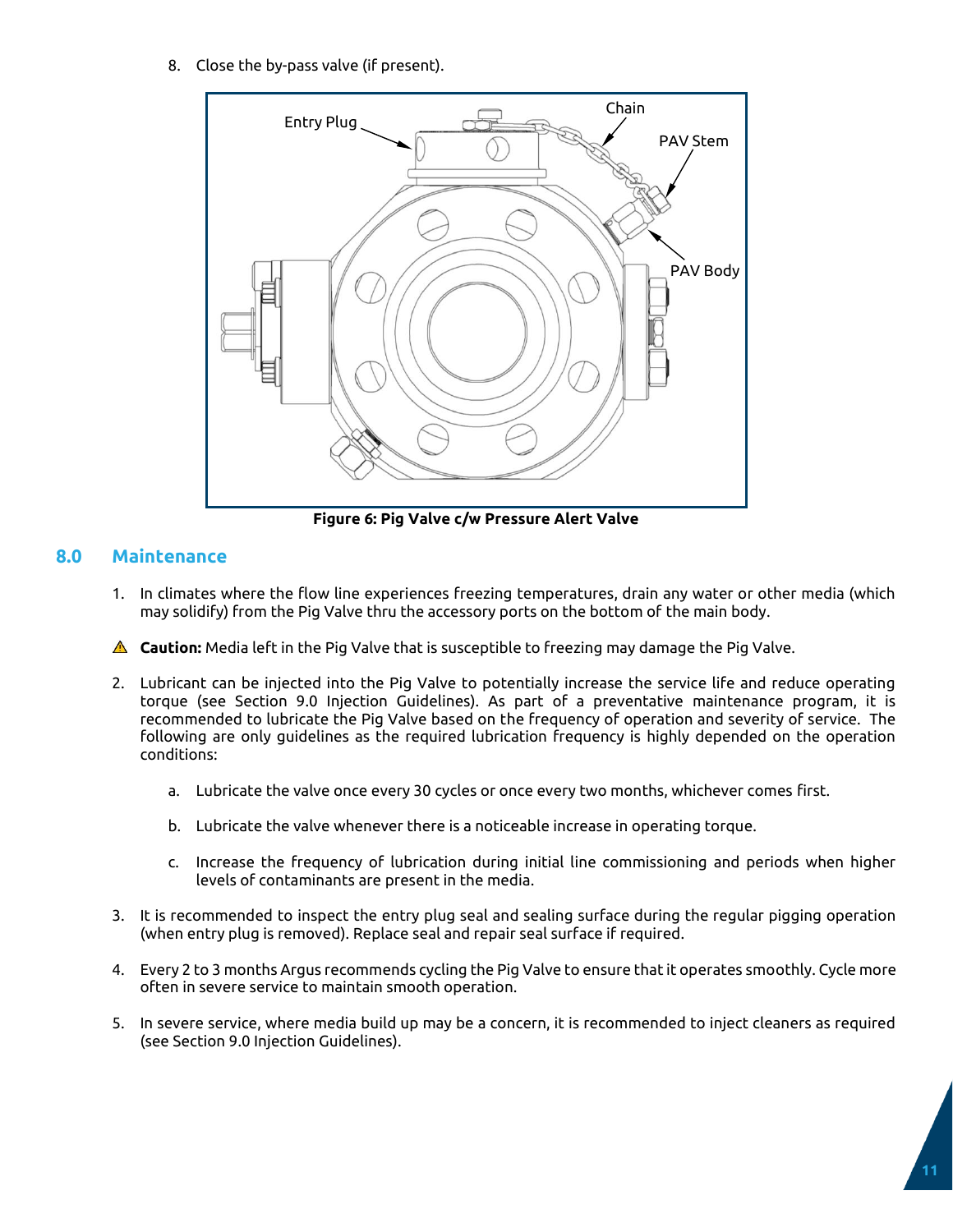## <span id="page-12-1"></span><span id="page-12-0"></span>**9.0 Injection Guidelines**

#### **9.1 Introduction**

Argus Model C Pig Valves are equipped with seat injection ports. These ports are used to inject cleaners, lubricants and sealants into the interface between the seat insert and the ball. Periodic injection of these cleaners, lubricants and sealants will reduce downtime, costly repairs and prolong the life of the Pig Valve. Cleaners and lubricants are especially recommended for severe service applications. Refer to Figure 2.

#### <span id="page-12-2"></span>**9.2 General**

- Refer to manufacturers' instructions for use of injection equipment, cleaners, lubricants, and sealants.
- Best results are achieved by injecting cleaners and/or lubricants while the Pig Valve is in the "FULLY OPEN" or "CLOSED" position.
- Inject a sufficient quantity of cleaner, lubricant or sealant as required. A rule of thumb is to inject approximately 1-2 ounces (20 to 40 strokes, when using Sealweld $\circledast$  SuperGun) per inch of valve size into each injection fitting.

#### <span id="page-12-3"></span>**9.3 Injection Equipment**

- **Warning:** Read and follow all manufacturers' instructions for safe operation of injection equipment. Failure to follow these instructions may result in serious injury or fatality.
- Injection equipment is required to inject cleaners, lubricants and sealants into the Pig Valve.
- Recommend Sealweld® SuperGun or equivalent.

#### <span id="page-12-4"></span>**9.4 Cleaners**

- Cleaners are used to clean critical seal surfaces and sealant passages by softening, flushing and removing old sealants, residual buildup and foreign particles (such as sand, debris, scales, etc.).
- Recommend Sealweld<sup>®</sup> Valve Cleaner Plus or equivalent.

#### <span id="page-12-5"></span>**9.5 Lubricants**

- Lubricants are designed to protect critical seal surfaces against corrosion and flush out pipeline contaminants, as well as reduce operating torque requirements.
- Recommend Sealweld® Equa-Lube Eighty lubricant, Chemola Desco 622 lubricant/sealant, or equivalent.

#### <span id="page-12-6"></span>**9.6 Sealants**

- **Warning:** Pigging the flow line is NOT recommended after sealant has been injected into the Pig Valve (repair the Pig Valve before continuing pigging operation). Sealant may be used to ensure positive shut-off of the flow line when the Pig Valve is closed. Failure to follow these instructions may result in serious injury or fatality.
- Sealants are designed specifically for use with minor to severe leaking valves and emergency valve sealing operations.
- Recommend (minor leakage): Sealweld ® Total-Lube #911 lubricant/sealant or equivalent.
- Recommend (severe leakage): Sealweld $\circledast$  Ball Valve Sealant #5050 sealant or equivalent.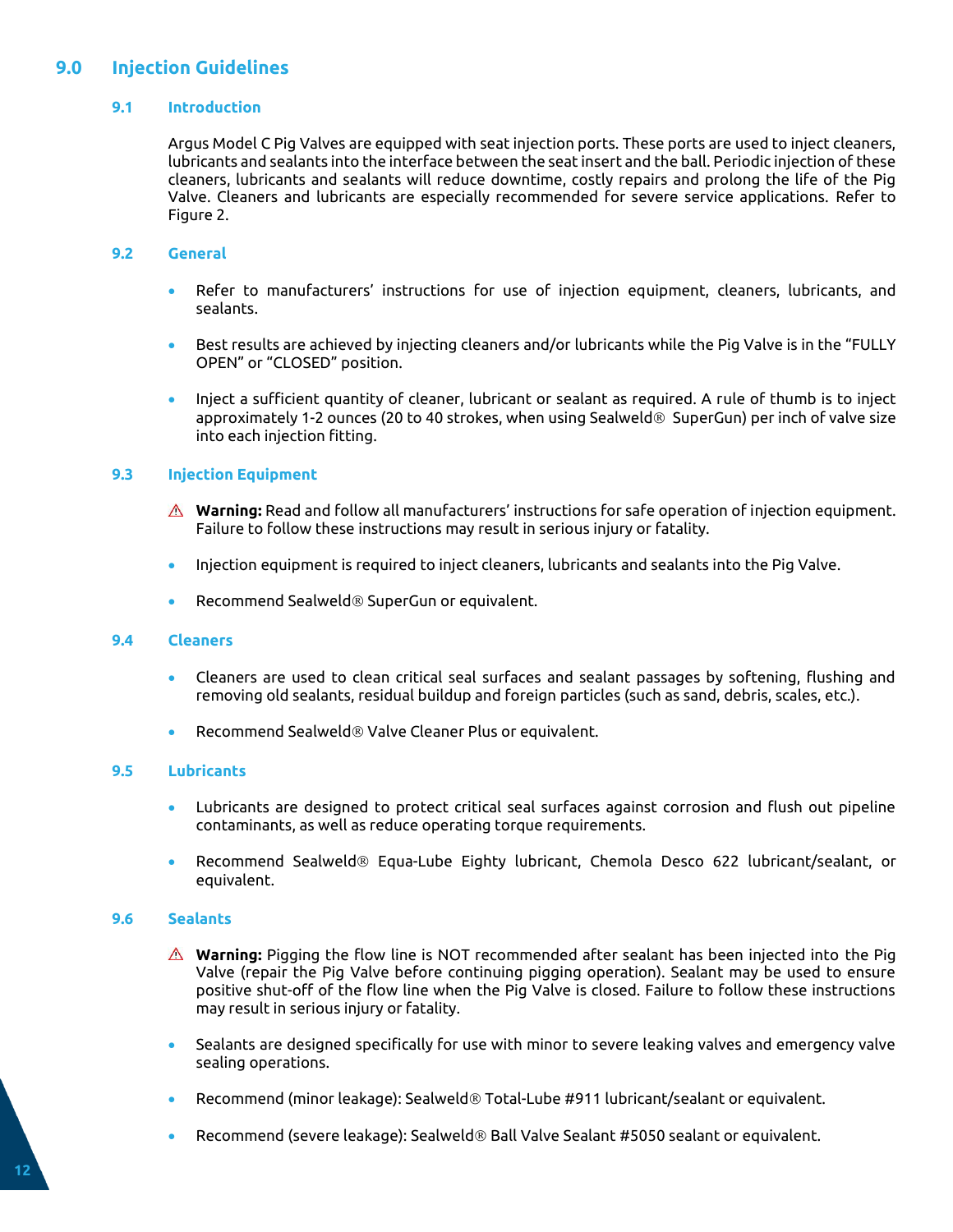## <span id="page-13-0"></span>**10.0 Troubleshooting**

#### **Table 1: Problems & Possible Solutions**

| <b>Problem</b>                    | <b>Possible Causes</b>                                            | <b>Possible Solutions</b>                                                                                                   |
|-----------------------------------|-------------------------------------------------------------------|-----------------------------------------------------------------------------------------------------------------------------|
|                                   | High torque<br>1.                                                 | Open pressure equalization line (if equipped)<br>1.<br>Check equalization line/valve for blockage<br>and repair as required |
| Pig Valve won't open              | Media build up causing a sticking<br>2.<br>effect on moving parts | 2.<br>Inject valve cleaner and lubricant into ball<br>seats (see Section 9.0 Injection Guidelines)                          |
|                                   | Media inside Pig Valve is frozen<br>3.                            | 3.<br>De-ice                                                                                                                |
| Pig Valve won't close             | Foreign matter caught in ball<br>1.<br>and/or ball seats          | Remove Pig Valve from flow line and repair<br>1.                                                                            |
|                                   | Stops not set properly on gear<br>2.<br>operator (if equipped)    | 2. Adjust stops on gear operator<br>(see gear operator "Operating Manual")                                                  |
|                                   | Foreign matter caught in ball<br>1.<br>and/or ball seats          | Inject cleaner and lubricant into ball core<br>1.<br>seats (see Section 9.0 Injection Guidelines)                           |
|                                   | Ball core seats scratched<br>2.                                   | Remove Pig Valve from flow line and repair<br>2.                                                                            |
| <b>Pig Valve cavity will not</b>  | Equalization valve leaks<br>3.<br>(if equipped)                   | Remove Pig Valve from flow line and repair<br>3.                                                                            |
| vent when in "CLOSED"<br>position | Stops not set properly on gear<br>4.                              | 4. Adjust stops on gear operator<br>(see gear operator "Operating Manual")                                                  |
|                                   | operator (if equipped)                                            | 5. Isolate valve, vent the line and replace vent<br>valve                                                                   |
|                                   | Vent Valve plugged<br>5.                                          |                                                                                                                             |
|                                   | Pig Sealed on face of Entry Plug<br>6.                            | Use alternate vent valve, or isolate valve and<br>6.<br>vent the line and remove the Pig                                    |
|                                   | O-ring seal damaged<br>1.                                         | Remove entry plug and replace O-ring seal<br>1.                                                                             |
| Leakage around<br>entry plug      | Seal surface damaged<br>2.                                        | Remove entry plug and inspect seal surfaces<br>2.<br>repair as required                                                     |
|                                   | Foreign matter on seal surface<br>3.                              | Remove entry plug and clean off foreign<br>3.<br>matter                                                                     |
| Leakage around<br>tailpiece       | Primary seal in tailpiece is<br>1.<br>damaged                     | Remove Pig Valve from flow line and replace<br>1.<br>primary seal                                                           |
|                                   | Seal surfaces damaged<br>2.                                       | Remove Pig Valve from flow line inspect seal<br>2.<br>surfaces and repair as required                                       |
| Vent valve leaking                | Seats and/or seals damaged<br>1.                                  | Isolate valve, vent the line and replace vent<br>1.<br>valve                                                                |
|                                   | 2. Vent valve not closed                                          | Close vent valve<br>2.                                                                                                      |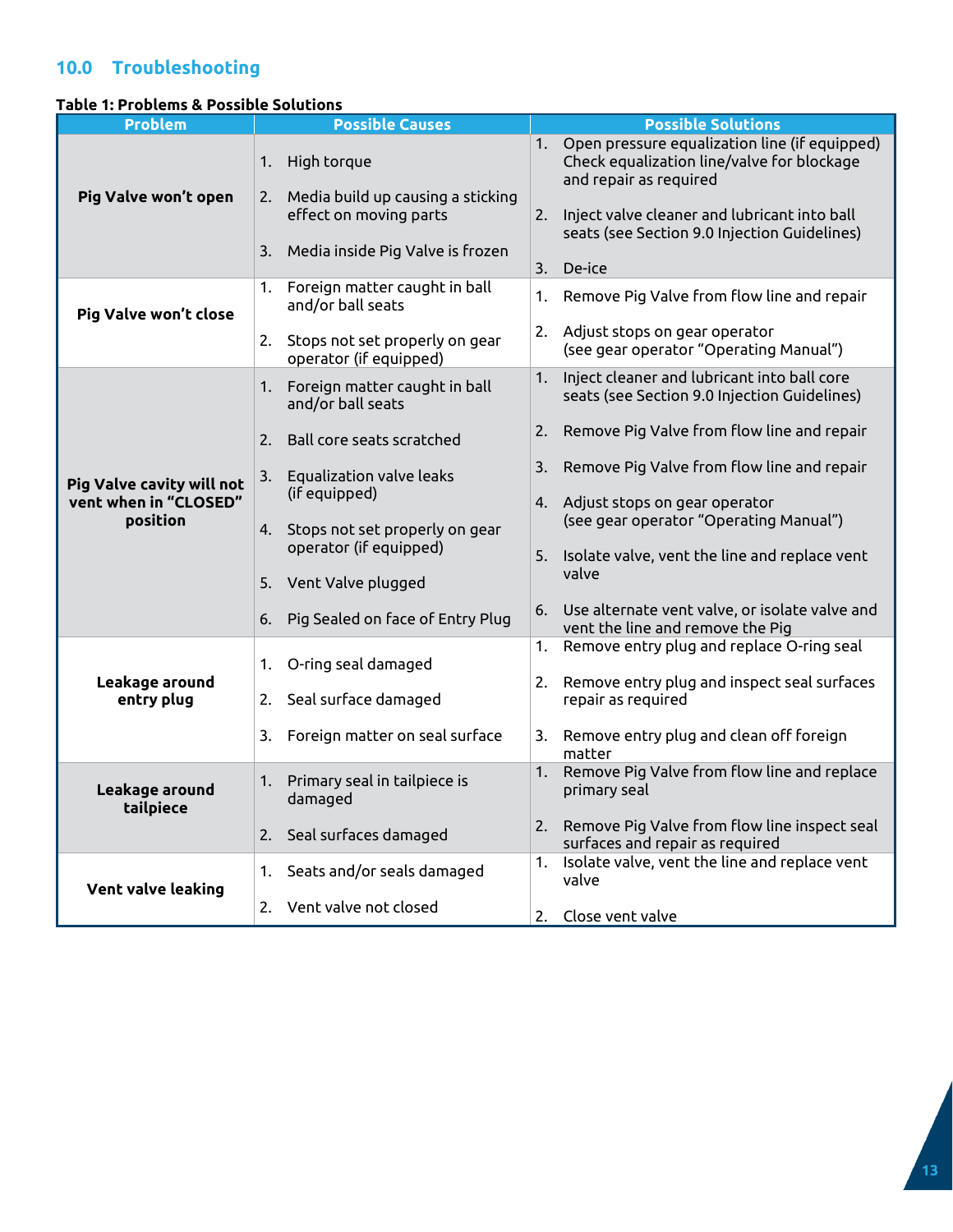## <span id="page-14-1"></span><span id="page-14-0"></span>**11.0 Ordering Pig Valves & Pig Valve Service**

#### **11.1 Ordering Argus Pig Valves**

When Argus Pig Valves are ordered, the following information will be required:

- Model
- Size
- ASME Class pressure rating and flange type (e.g. 600 ASME Class RF)
- Pig Launcher or Pig Receiver
- Flow direction (from "left to right" or "right to left", with "rotating stem" facing user)
- Type of pig (Sphere or Bullet/Scraper)
- Quantity of pigs required
- Quantity of Pig Valves required
- Tailpiece pig stopper (optional on "Launchers")
- Gear operator (optional on some sizes)
- Automatic or manual multi-pigging (optional, see "Multi-Pig Launcher" bulletin)
- Pressure equalization line (optional & not available on all sizes)
- Options or accessories

#### <span id="page-14-2"></span>**11.2 Ordering Service for Argus Pig Valves**

When requesting service for Argus Pig Valves, please provide the following data to the Service Department:

- Size
- Model

• ASME class pressure rating

• Serial number

Example:

- 4" Pig Valve
- Model C
- 600 ASME Class
- S/N PV 0100

#### <span id="page-14-3"></span>**11.3 Contact Information**

For ordering Argus Pig Valves or for service please contact us at:

Argus Order Desk (Assembly Division) 5820 97 Street NW, Edmonton, Alberta, Canada T6E 3J1

Website: argusinnovates.com Email: info@argusinnovates.com Toll Free: 1.888.434.9451 Phone: 780.434.9451